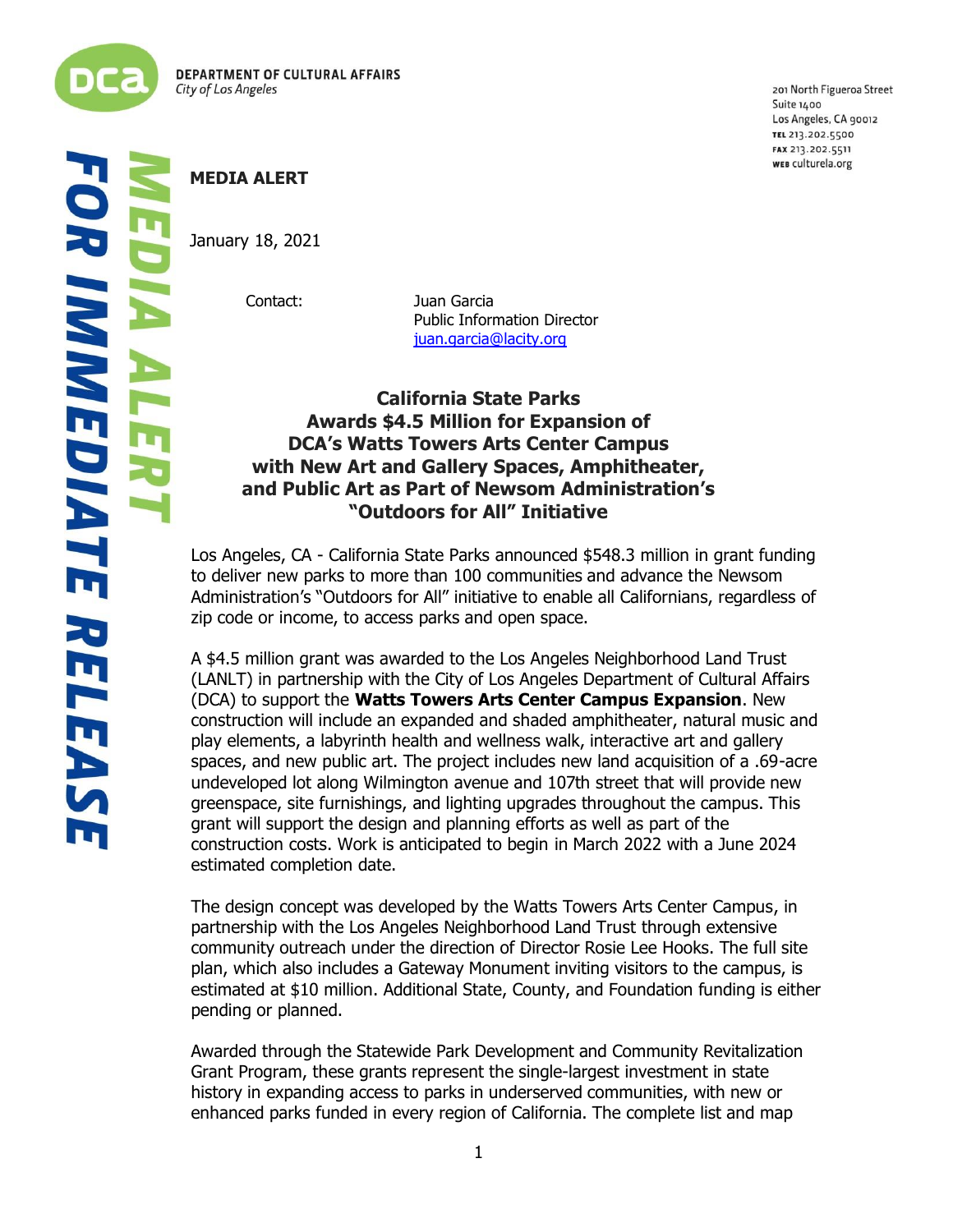showing locations of the 112 projects receiving grant awards can be found at [www.parks.ca.gov/spp.](https://lnks.gd/l/eyJhbGciOiJIUzI1NiJ9.eyJidWxsZXRpbl9saW5rX2lkIjoxMDEsInVyaSI6ImJwMjpjbGljayIsImJ1bGxldGluX2lkIjoiMjAyMTEyMDguNDk5ODk1NjEiLCJ1cmwiOiJodHRwOi8vd3d3LnBhcmtzLmNhLmdvdi9zcHA_dXRtX21lZGl1bT1lbWFpbCZ1dG1fc291cmNlPWdvdmRlbGl2ZXJ5In0.3RQLW_OnoFx6UbQK_7cG89UIv4im2iXMdiDDWHlZsb0/s/1821939070/br/122598577317-l)

"People from all over the world come to visit our state's natural wonders, but too many Californians today lack access to parks and open space in their own neighborhoods," said Governor Gavin Newsom. "This historic investment will revitalize and create new parks in more than 100 local communities, dramatically expanding access to the outdoors across the state and ensuring more Californians from all walks of life can reap the benefits for our hearts, minds and bodies for generations to come."

"We are thrilled to receive this generous award from the State Parks Department for the Watts Towers Arts Center Campus," said Watts Towers Arts Center Campus Director, Rosie Lee Hooks. "We worked very hard tailoring our needs to what was fundable. We could not have done this without the leadership of the Los Angeles Neighborhood Land Trust and input from local residents and park visitors. Finally, after several years of public engagement and planning, we received this crucial state funding. Through the continued support of the State and our dedicated partners, we are deeply appreciative of all assistance and send a big thank you."

"This investment from the California State Parks will make a visible and lasting difference in the lives of young people, residents, and visitors to the Watts Towers Arts Center Campus" said DCA Acting General Manager, Daniel Tarica. "Working with our community partners including the Neighborhood Land Trust, DCA is advancing environmental health and expanding the City's artistic and cultural footprint through new greenspace, site improvements, and attractions for all residents and visitors to Watts."

The Statewide Park Development and Community Revitalization awards are funded by \$153 million approved by the Legislature in the 2021-22 state budget and \$395.3 million from the California Drought, Water, Parks, Climate, Coastal Protection, and Outdoor Access for All Act of 2018 (Proposition 68). To date, the Statewide Park Development and Community Revitalization Grant Program has provided \$1.16 billion to California's communities in four rounds, including \$368 million in grant funding from Proposition 84 (2006 Bond Act) Sustainable Communities and Climate Change Reduction Program.

#### **About the City of Los Angeles Department of Cultural Affairs (DCA)**

As a leading, progressive arts and cultural agency, DCA empowers Los Angeles's vibrant communities by supporting and providing access to quality visual, literary, musical, performing, and educational arts programming; managing vital cultural centers; preserving historic sites; creating public art; and funding services provided by arts organizations and individual artists.

Formed in 1925, DCA promotes arts and culture as a way to ignite a powerful dialogue, engage LA's residents and visitors, and ensure LA's varied cultures are recognized, acknowledged, and experienced. DCA's mission is to strengthen the quality of life in Los Angeles by stimulating and supporting arts and cultural activities, ensuring public access to the arts for residents and visitors alike.

DCA advances the social and economic impact of arts and culture through grant-